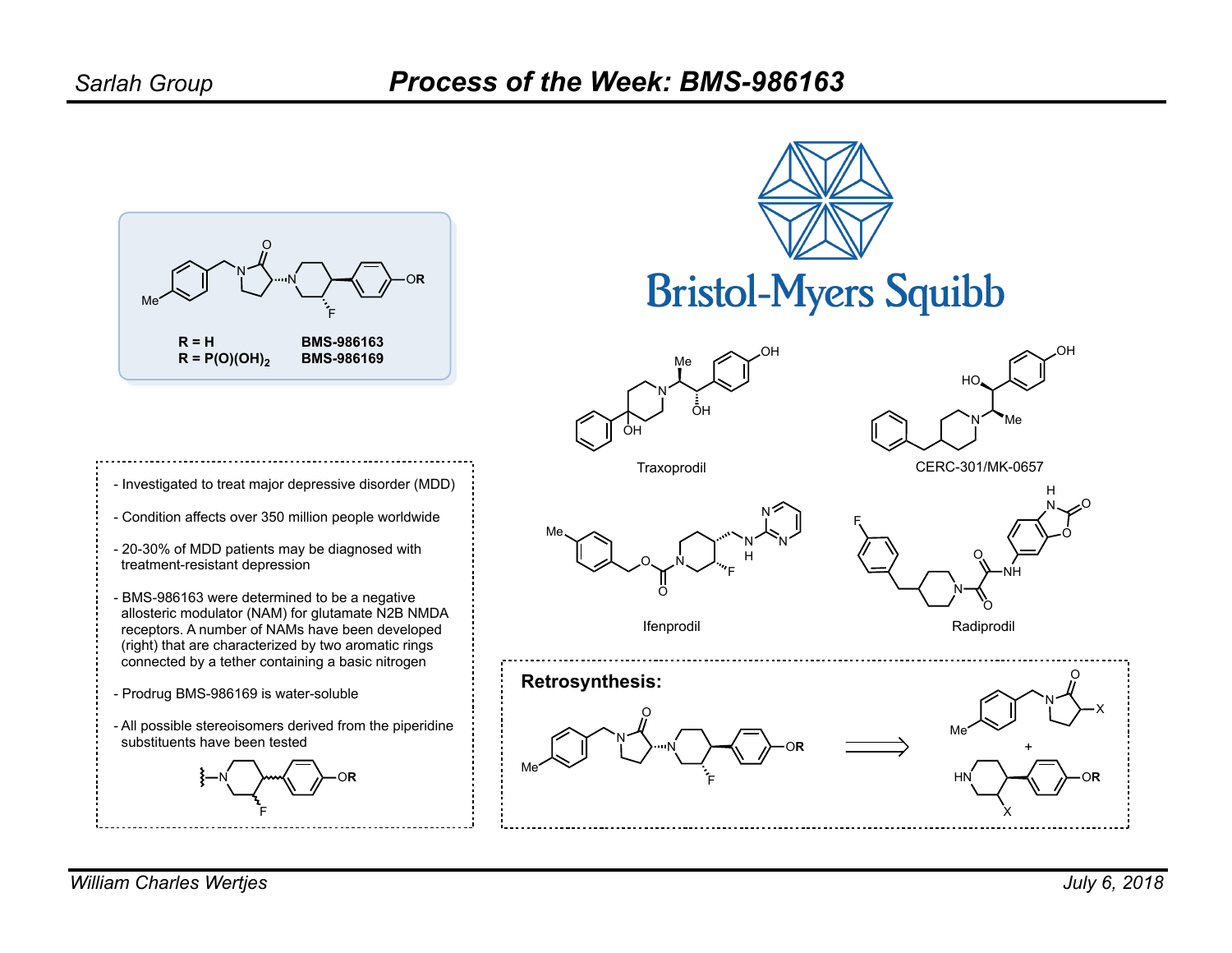## **First Generation Synthesis:**

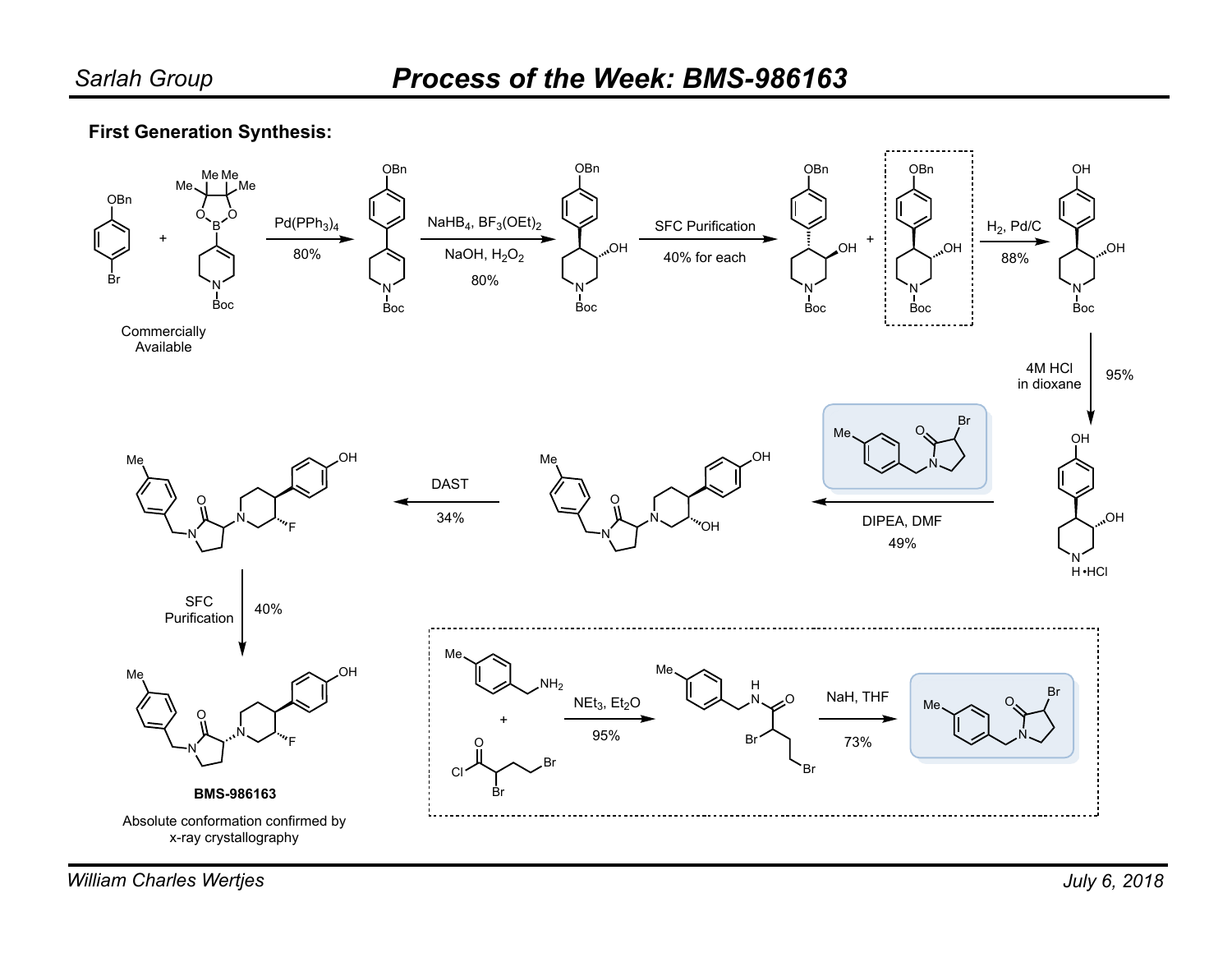

*William Charles Wertjes*